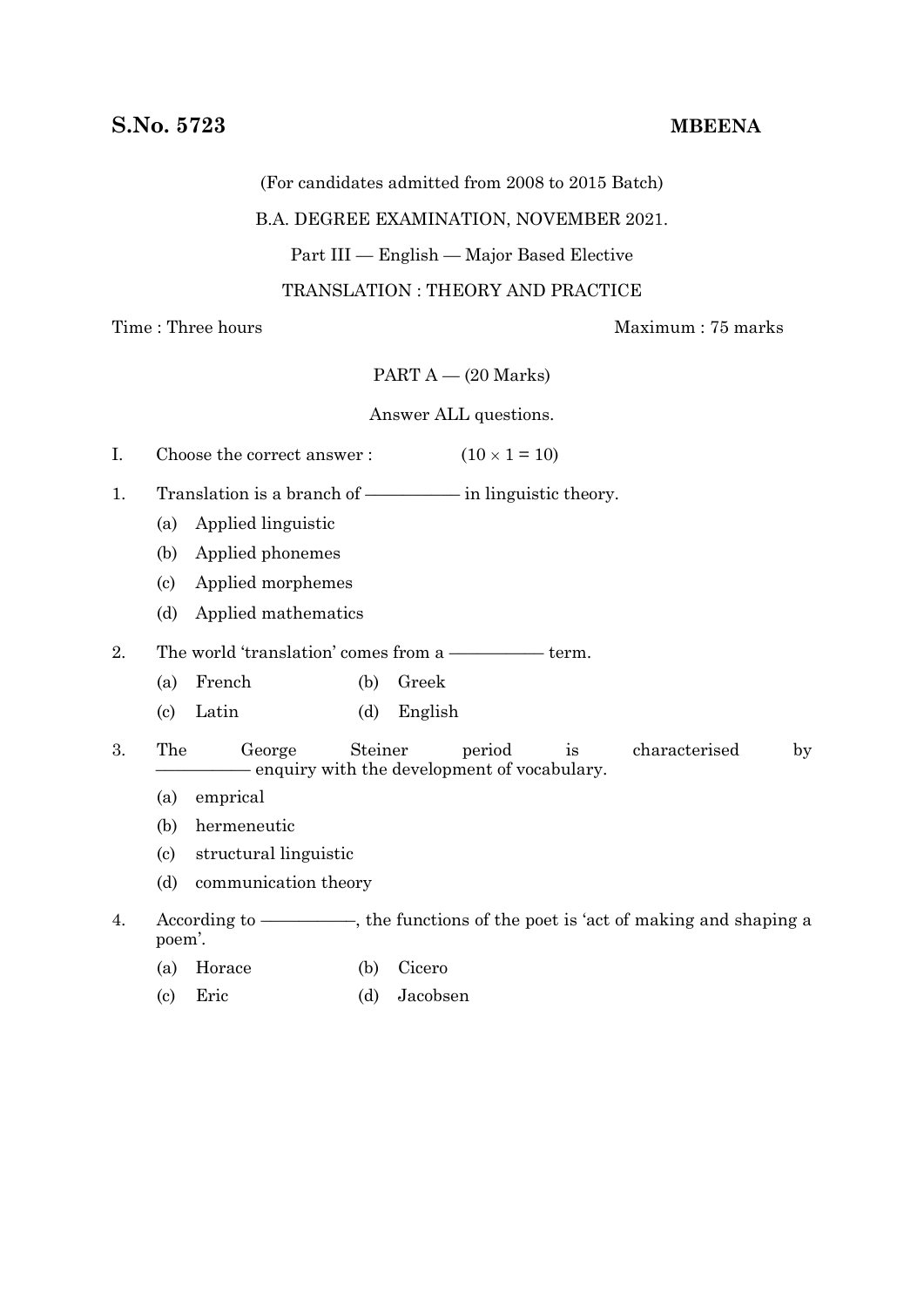| 5.  |                                                                                                                           | — translation is a translation freed from the constraint of rhyme. |     |            |  |  |  |  |  |
|-----|---------------------------------------------------------------------------------------------------------------------------|--------------------------------------------------------------------|-----|------------|--|--|--|--|--|
|     | (a)                                                                                                                       | myth                                                               | (b) | metrical   |  |  |  |  |  |
|     | $\left( \mathrm{c}\right)$                                                                                                | blank verse                                                        | (d) | free verse |  |  |  |  |  |
| 6.  | According to F.E. Lawrence, Prose translation releases the translation from the<br>bondage to rhyme and -                 |                                                                    |     |            |  |  |  |  |  |
|     | (a)                                                                                                                       | metre                                                              | (b) | assonance  |  |  |  |  |  |
|     | $\left( \mathrm{c}\right)$                                                                                                | metaphor                                                           | (d) | similie    |  |  |  |  |  |
| 7.  |                                                                                                                           |                                                                    |     |            |  |  |  |  |  |
|     | (a)                                                                                                                       | Prose                                                              | (b) | Poetry     |  |  |  |  |  |
|     | $\left( \mathrm{c}\right)$                                                                                                | Short story                                                        | (d) | Proverbs   |  |  |  |  |  |
| 8.  | is a linguistic expression in the atree, which is a structure of designs.                                                 |                                                                    |     |            |  |  |  |  |  |
|     | (a)                                                                                                                       | <b>Novel</b>                                                       | (b) | Novelty    |  |  |  |  |  |
|     | $\left( \mathrm{c} \right)$                                                                                               | Drama                                                              | (d) | Fiction    |  |  |  |  |  |
| 9.  |                                                                                                                           |                                                                    |     |            |  |  |  |  |  |
|     | (a)                                                                                                                       | idiom                                                              | (b) | rhythm     |  |  |  |  |  |
|     | $\left( \mathrm{c}\right)$                                                                                                | intonation                                                         | (d) | pitch      |  |  |  |  |  |
| 10. | Translate the sentence into English.                                                                                      |                                                                    |     |            |  |  |  |  |  |
|     | ''குறைகுடம் தளும்பும், நிறைகுடம் தளும்பாது''                                                                              |                                                                    |     |            |  |  |  |  |  |
|     | A pot half full of water splasher : a full pot does not splash<br>(a)<br>The deepest streams flow with least noise<br>(b) |                                                                    |     |            |  |  |  |  |  |
|     |                                                                                                                           |                                                                    |     |            |  |  |  |  |  |
|     | Deep rivers move in silence; shallow brooks are noisy<br>$\left( \mathrm{c} \right)$                                      |                                                                    |     |            |  |  |  |  |  |
|     | Still waters run deep<br>(d)                                                                                              |                                                                    |     |            |  |  |  |  |  |
| П.  | $(5 \times 2 = 10)$<br>Answer the following questions in 1 or 2 sentences.                                                |                                                                    |     |            |  |  |  |  |  |
| 11. | How does Susan Bassnett define translation?                                                                               |                                                                    |     |            |  |  |  |  |  |
| 12. | What are the four aspects of translation studies?                                                                         |                                                                    |     |            |  |  |  |  |  |
| 13. | What is the role of Cicero and Catullus for translation theory?                                                           |                                                                    |     |            |  |  |  |  |  |
| 14. | Mention the names of some of the translators who translated Homer into English.                                           |                                                                    |     |            |  |  |  |  |  |
| 15. | Translate the following terms in Tamil.                                                                                   |                                                                    |     |            |  |  |  |  |  |

2 **S.No. 5723**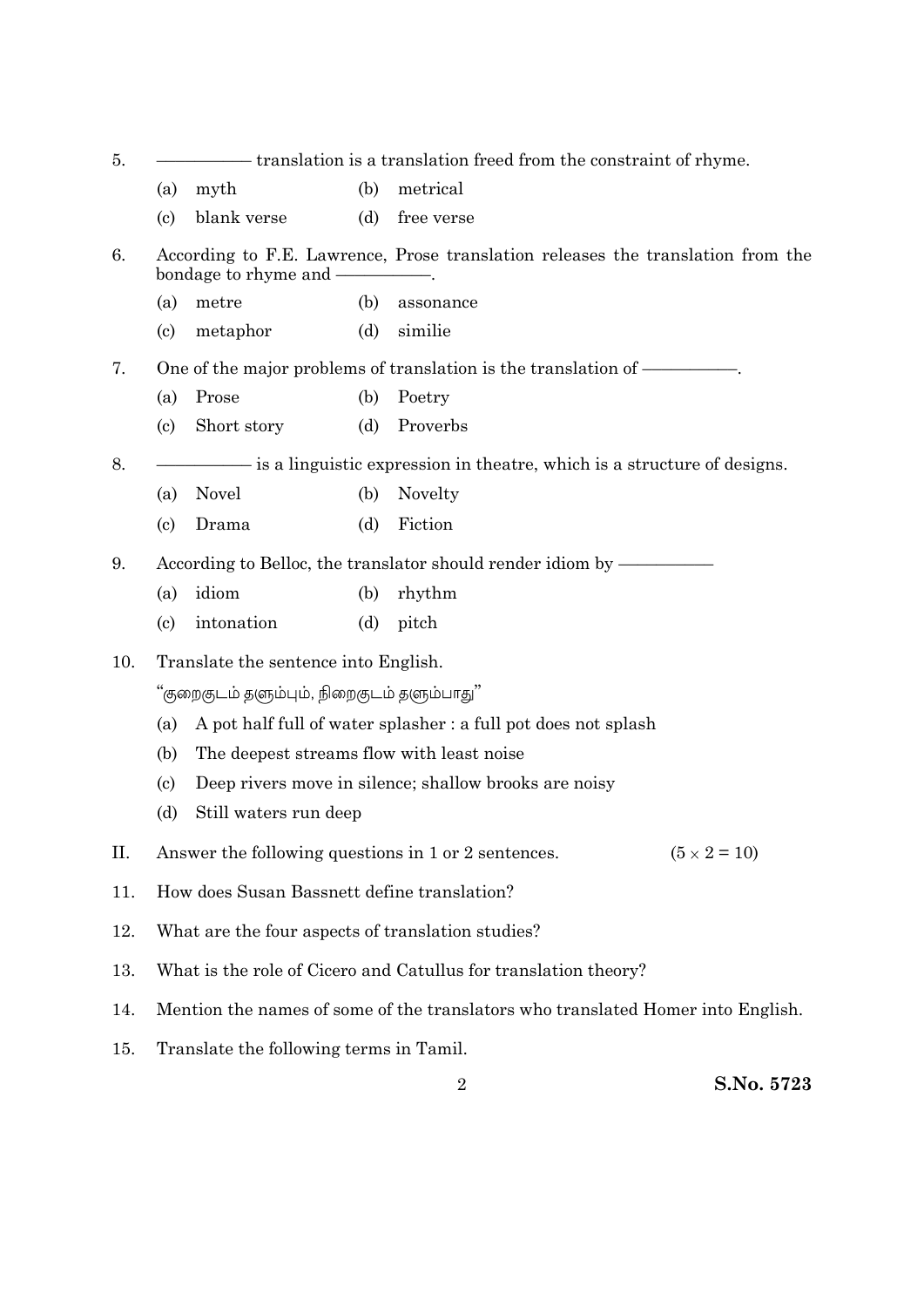- (a) Dictionary
- (b) Literature.

## PART B —  $(5 \times 5 = 25)$

. Answer ALL questions, by choosing either (a) or (b) in each.

16. (a) Write a short note on the importance of translation.

## Or

- (b) Distinguish between translation and transcription.
- 17. (a) How will you deal with problems arising out of conflicts between equivalences?

## Or

- (b) Trace the History of Bible Translation.
- 18. (a) Why is prose difficult to translate? Explain.

# Or

- (b) What do you mean by playability? Elucidate.
- 19. (a) Describe the procedure for translating prose passages.

## Or

- (b) Write shortly merits and demerits of translator.
- 20. (a) Translate the following words into English.
	- (i)
	- (ii) இலக்கிய மன்றம்
	- (iii) எழுத்தாளர்
	- $(iv)$  பங்களிப்பு
	- (v)

## Or

- (b) Translate the following words into Tamil.
	- (i) Women empowerment
	- (ii) Youth Development